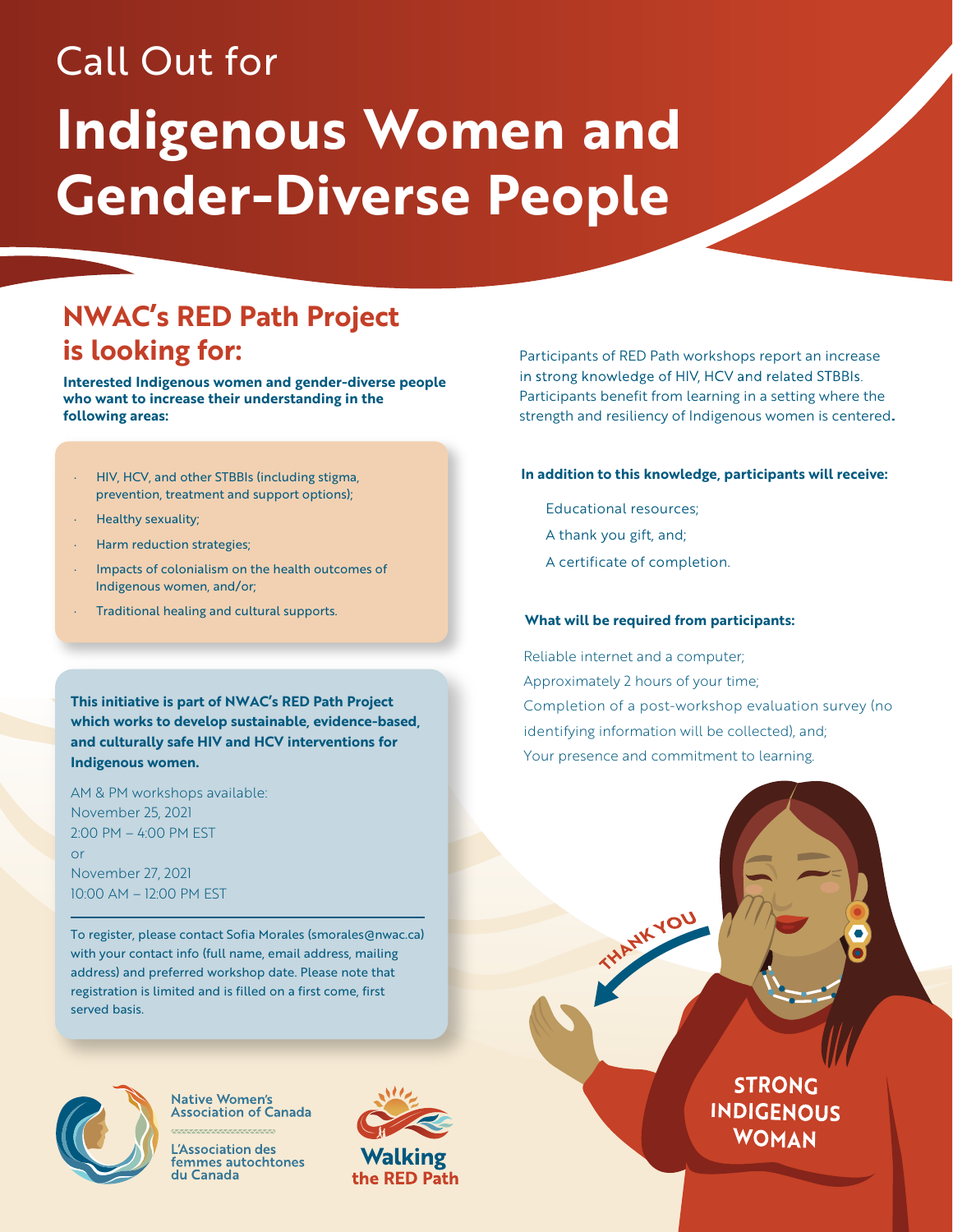## WALKING THE RED PATH PROJECT

- To respond to the identified needs of incarcerated Indigenous women and to help close gaps in access to culturally safe programs, NWAC designed and implemented the RED Path Project.
- RED Path is a five-year Public Health Agency of Canada funded project that aims to develop sustainable, evidence-based, and culturally safe sexually transmitted and blood-borne infections (STBBI) interventions for Indigenous women.
- RED Path currently works with women incarcerated at three federal correctional institutions, the Fraser Valley Institution for Women, Edmonton Institute for Women, and Okimaw Ohci Healing Lodge for Aboriginal Women, as well as the Section 81, Buffalo Sage Wellness House, to deliver a three-day workshop designed by and for Indigenous women. The workshop aims to increase knowledge about STBBI testing and interventions, harm reduction, and build healthy relationships.

**R**e-forging connections,

**E**mpowering Indigenous women to heal, and

**D**riving change for a healthy future

### Results

- RED Path has been successful in increasing knowledge of STBBIs and building the capacity of incarcerated Indigenous women to prevent infection and improve health outcomes while reducing stigma and promoting cultural connectivity.
	- **83% increase** in willingness to **ask** about what health, social and support services are available to them **within** the correctional institution.

**85% increase** in willingness to **use** health, social and support services **within** and **outside** the correctional institution.

In fact, the project's mid-term evaluation data completed by participating incarcerated Indigenous women shows an:

**86% increase** in ability to change personal behaviours to reduce their risk of getting HIV, HCV or related STBBIs.

**50% increase** in reported strong knowledge of HIV, HCV and related STBBIs.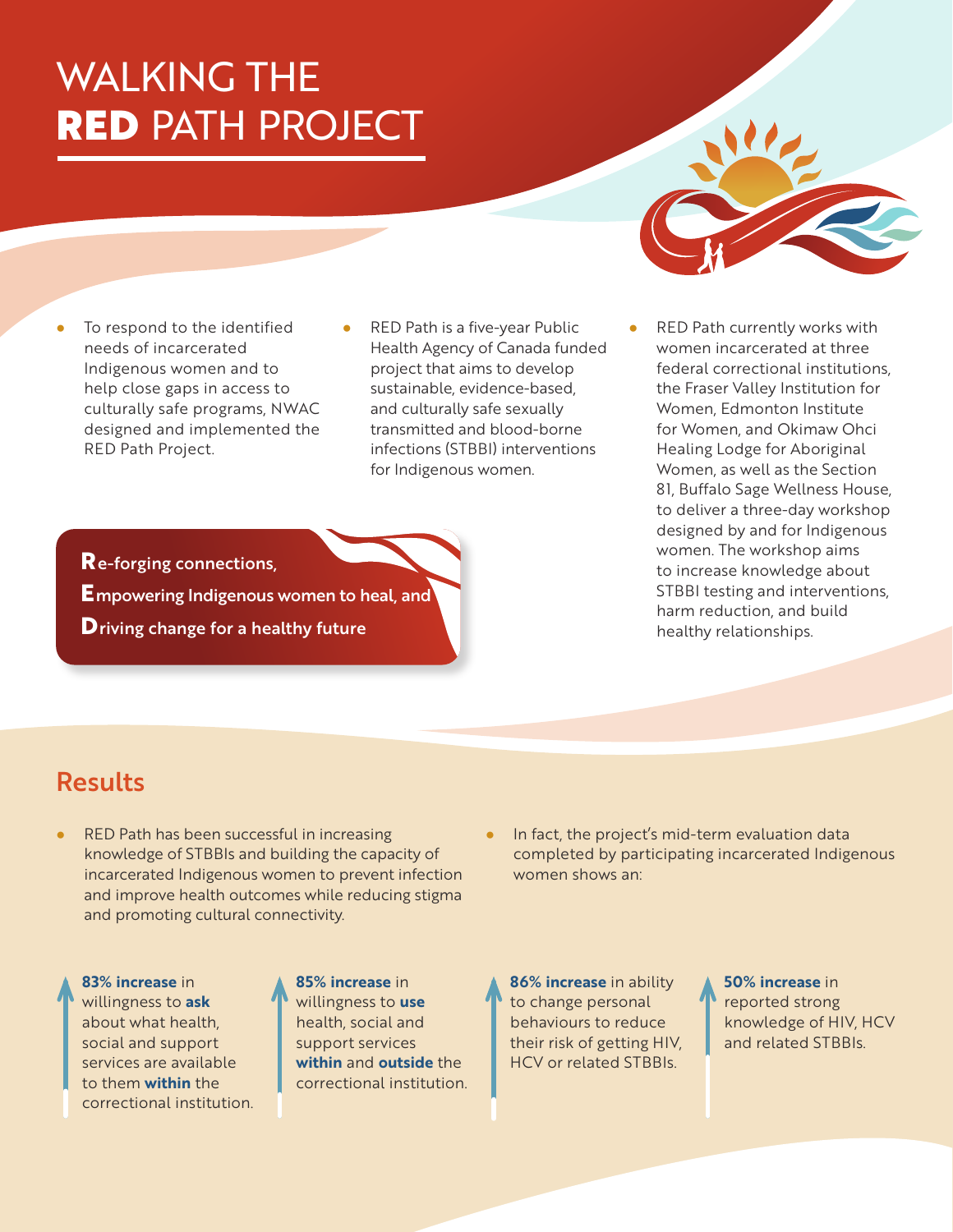#### Why Federally Incarcerated Indigenous Women?



While admissions to federal correctional facilities have declined over the last decade, the number of Indigenous female offenders has actually increased by 73.8%<sup>1</sup>.



Despite representing just 4%2 of the female population, Indigenous women now account for 42% of federally incarcerated women with 80% identifying as First Nations, 20% as Metis and under 1% as Inuit<sup>3</sup>.



Indigenous offenders are more likely to serve larger percentages of their sentence and less likely to be granted parole, compared to non-Indigenous offenders.4



Indigenous women are disproportionately classified as maximumsecurity offenders (56%) and are under-represented amongst minimum-security classifications (31%).5



Of the federally incarcerated Indigenous women surveyed, 97% were diagnosed with a mental disorder and 92% were found to have moderate to high substance abuse needs, demonstrating the need for support-not punishment.<sup>6</sup>



Federally incarcerated Indigenous women have the highest rates of HIV, at 6.03%, compared to non-Indigenous females, at 2.16%.<sup>7</sup> The prevalence rates of hepatitis C (HCV) are also highest among federally incarcerated Indigenous women, compared to any other population group in Canada.<sup>8</sup>

#### Why Culturally Safe Programming?

- Indigenous women benefit from greater access to culturally safe programming, as evidenced by a 2017 report by the Office of the Auditor General, which found that individuals who participated in healing lodge programs had much lower rates of re-offending upon release.9
- Healing lodges arose out of a need for culturally safe and trauma-informed alternatives to institutionalization. They are correctional facilities that offer culturally safe services to offenders and incorporate Indigenous traditions, values, and beliefs.10
- Instead of punishment, healing lodges aim to understand and address the factors that led to an individual's incarceration, and prepare them for a successful reintegration back into society.<sup>11</sup>

#### Barriers to Culturally Safe Programming

- Despite the evidenced benefits and demonstrated need for healing lodges, there continues to be limited access and few options for Indigenous women:
	- *There is currently only one CSC-run healing lodge, Okimaw Ohci Healing Lodge, and two Section 81-run healing lodges, Buffalo Sage Wellness House and Eagle Women's Lodge.*
	- *Healing lodges only accept minimumsecurity or, on a case-by-case basis, mediumsecurity women. As Indigenous women are disproportionately classified as medium and high risk, they are less likely to be eligible to access these facilities.*
	- Further, these healing lodges are all located *in the Prairie region. This makes it difficult for women to serve out their sentences close to their home communities and presents obstacles for supporting a healthy and successful reintegration after their sentence is complete.*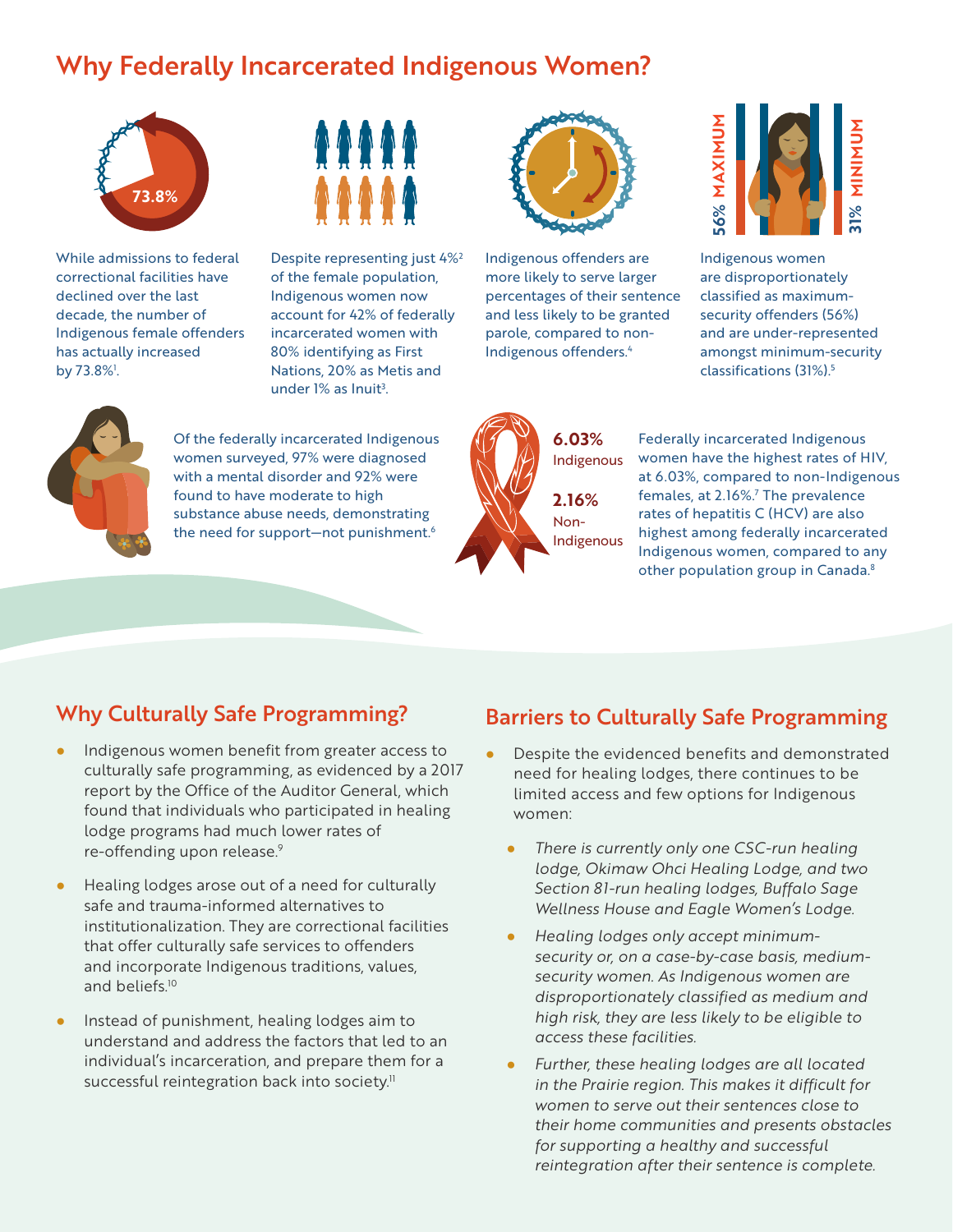#### The need for transformative systemic change

Access to culturally safe programming and alternatives to traditional incarceration isn't just a suggestion being made by prisoners and advocates. Rather, it must be viewed as a part of Canada's commitment to reconciliation and obligation to the United Nations Declaration on the Rights of Indigenous Peoples.

The Truth and Reconciliation Commission of Canada (2015), the National Inquiry Into Missing and Murdered Indigenous Women and Girls (2019), and the Standing Committee on the Status of Women's recent parliamentary report *A Call to Action: Reconciliation with Indigenous Women in the Federal Justice and Correctional Systems* (2018)12 have all concluded that the Canadian justice system contributes to the oppression and marginalization of Indigenous people by failing to take their unique histories with colonization, and its traumatic effects, into consideration. All three bodies have outlined immediate ways the government can take action to effect transformative change:

- **Truth and Reconciliation Commission's Call to Action #36:** *"We call upon the federal, provincial, and territorial governments to work with Aboriginal communities to provide culturally relevant services to inmates on issues such as substance abuse, family and domestic violence, and overcoming the experience of having been sexually abused."*
- **National Inquiry into Missing and Murdered Indigenous Women and Girls' Call for Justice #14.8:** *"Ensure correctional facilities and programs recognize the distinct needs of Indigenous offenders when designing and implementing programming for First Nations, Inuit and Métis women. Correctional Service Canada must use culturally safe, distinctionsbased and trauma-informed models of care, adapted to the needs of Indigenous women, girls and 2SLGBTQQIA people."*
- **Standing Committee on the Status of Women's** two specific recommendations:
	- **Recommendation #53:** *"That the Government of Canada partner with Indigenous peoples and organizations to offer programs and services for Indigenous female inmates that are culturally relevant, culture specific and administered within Correctional Service Canada institutions."*
	- **Recommendation #55:** *"That the Government of Canada, in collaboration with provinces and territories and working in partnership with Indigenous peoples and communities, provide culturally relevant services to inmates on issues such as substance abuse, family and domestic violence, and overcoming the experience of having been sexually abused, as directed by call to action #36 of the 2015 Report of the Truth and Reconciliation Commission of Canada."*

Despite the success of RED Path, there is much more work to be done. Not only do Indigenous women continue to be grossly over-represented within federal correctional institutions and amongst STBBI diagnoses, but considerable barriers to accessing culturally safe programs and community-based alternatives to corrections continue to exist. NWAC will continue to advocate for meaningful and transformative change within the criminal justice system and hold the government accountable to its commitment to the:

- **Truth and Reconciliation Commission of** Canada's (2015) 94 Calls to Action;
- National Inquiry Into Missing and Murdered Indigenous Women and Girls (2019) 231 Calls for Justice; and
- A Call to Action: Reconciliation with Indigenous Women in the Federal Justice and Correctional Systems (2018) 96 recommendations*.*